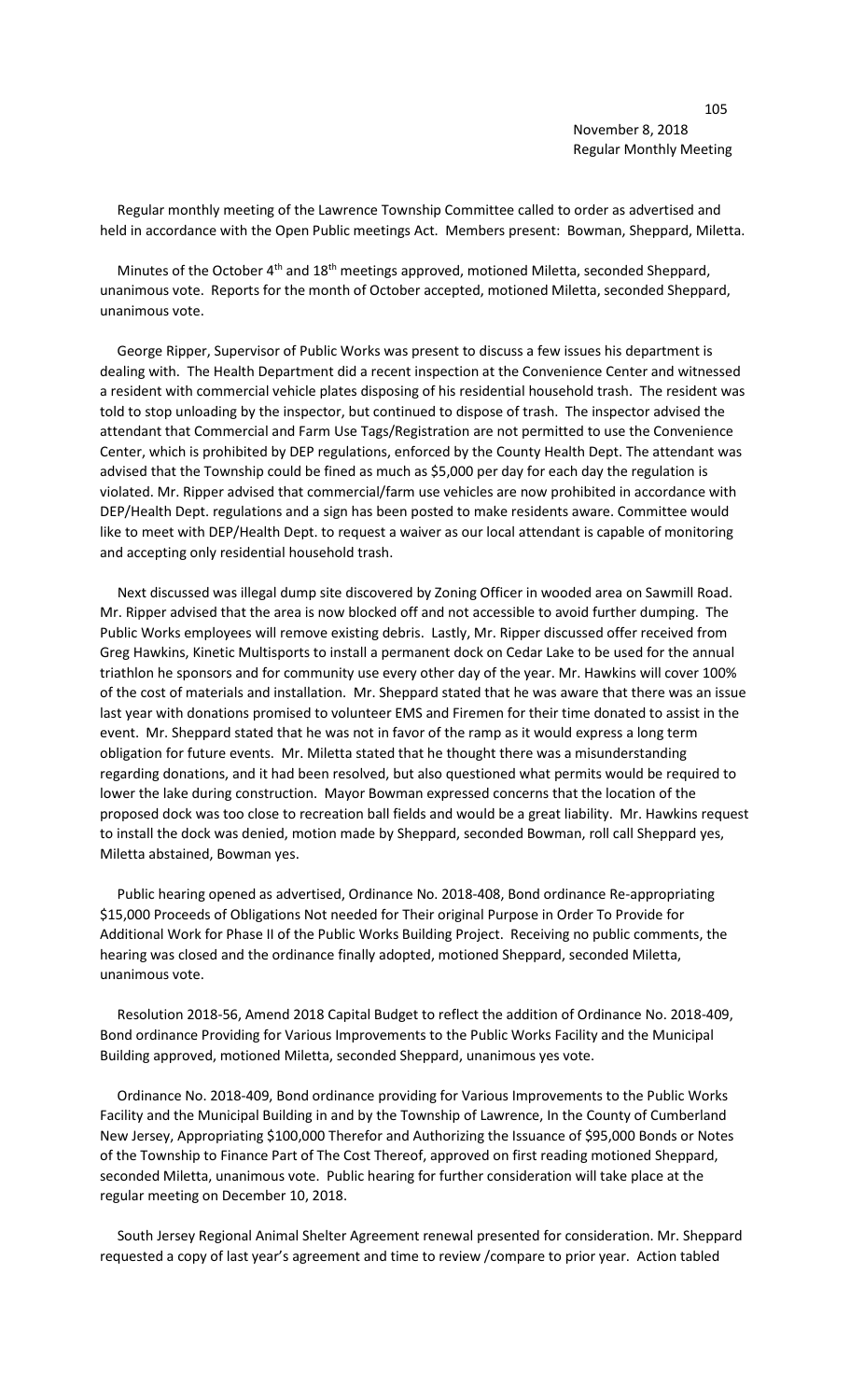November 8, 2018 106 Continued

motioned Miletta, seconded Sheppard, unanimous vote. Further consideration will be given at the December 10<sup>th</sup> meeting. Clerk advised that deadline to approve agreement is December 21<sup>st</sup>.

 Resolution 2018-57, Change Order #1, Reconstruction of New Road, due to As-built quantities now known approved, motioned Sheppard, seconded Miletta, unanimous vote.

 Correspondence received from the Cumberland County Cooperative Purchasing System regarding bid award to Garden State Highway Products for Providing and Delivering Various Traffic Signal Equipment and Sign materials reviewed. Contract period Nov. 1, 2018-Oct. 31, 2019 with the option to renew for a one year term. Motion to participate made by Miletta, seconded Sheppard, approved unanimous vote.

 Resolution 2018-58, Necessary 2018 Budget transfers approved, motioned Miletta, seconded Sheppard, unanimous vote.

Resolution 2018-59, Authorization to refund duplicate 4<sup>th</sup> quarter tax installments, approved, motioned Sheppard, seconded Miletta.

 Resolution 2018-60, Confirming land sale, block 18 lot 8 sold to Terry and John Delvicario , sale price \$2,000.00, approved, motioned Miletta, seconded Sheppard, unanimous vote.

 Shared Services Agreement between the County and Township for repairs to drain/discharge pipe located at the intersection of Main & Franklin Streets reviewed. The agreement was approved, motioned Sheppard, seconded Miletta, unanimous vote with addendum to Item #2- The amount of Township costs as estimated by the County are not to exceed \$2,000.00, or \$4,000.00 should unforeseen problems arise or changes occur.

 Committee presented with a copy of CY 2018 Best practices Inventory as prepared by Clerk and CFO. The inventory was reviewed with emphasis on "No or Prospective" answers. Clerk stated that an effort to comply with any questions answered prospective must be made. Regarding question#21, pertaining to equal pay for all groups under the Diane Allen Equal Pay Act, Mr. Sheppard stated that although we have no written policy, we are in compliance in practice and theory as the job dictates the pay, not gender or other protected class employees. Multiple questions regarding Master Plan review/and changes to Zoning Ordinance to improve flood and storm resiliency will be addressed by the Planning/Zoning Board. A meeting will be scheduled for in house re-examination following the upcoming annual reorganization meeting.

 Clerk advised that she received a call from DCA advising that the Township's Cedarville Village designation will expire on December 21<sup>st</sup>, and was told to contact the State Planning Commission to determine what steps were necessary to renew. Upon calling the number provided, Clerk was advised that there is currently no director, and therefore no action could be taken to extend our Village Designation. Reaching out to Robert Brewer, County Planning Director, Clerk was told that the State Planning Commission is currently inactive. Also due to public notice requirements it would be too late to prevent the center designation from expiring, and it is possible that the Governor's Office would intervene, and possibly extend the designation. At this time we can only wait to see what actions the Commission will take.

 Discussion held regarding the newly enacted NJ Sick leave Policy. Clerk advised that questions remain on calculating time, if required, for elected officials and on-call inspectors. Initial interpretation was that those positions would be exempt, which is not the case. Mr. Sheppard, who is dealing with the issue for his business reiterated that all part time employees are entitled to sick time under the act. He stated that they cannot be used in the first 120 days, do not have to but can be carried from year to year and accumulated time paid upon termination as determined by employer policy. Mr. Sheppard stated that new policy for part time employees should be written the same as full time regarding accumulation from year to year and pay out upon termination to avoid discriminating between full and part time employees. Clerk previously notified Construction Code, Electrical, Fire and Plumbing Inspectors and